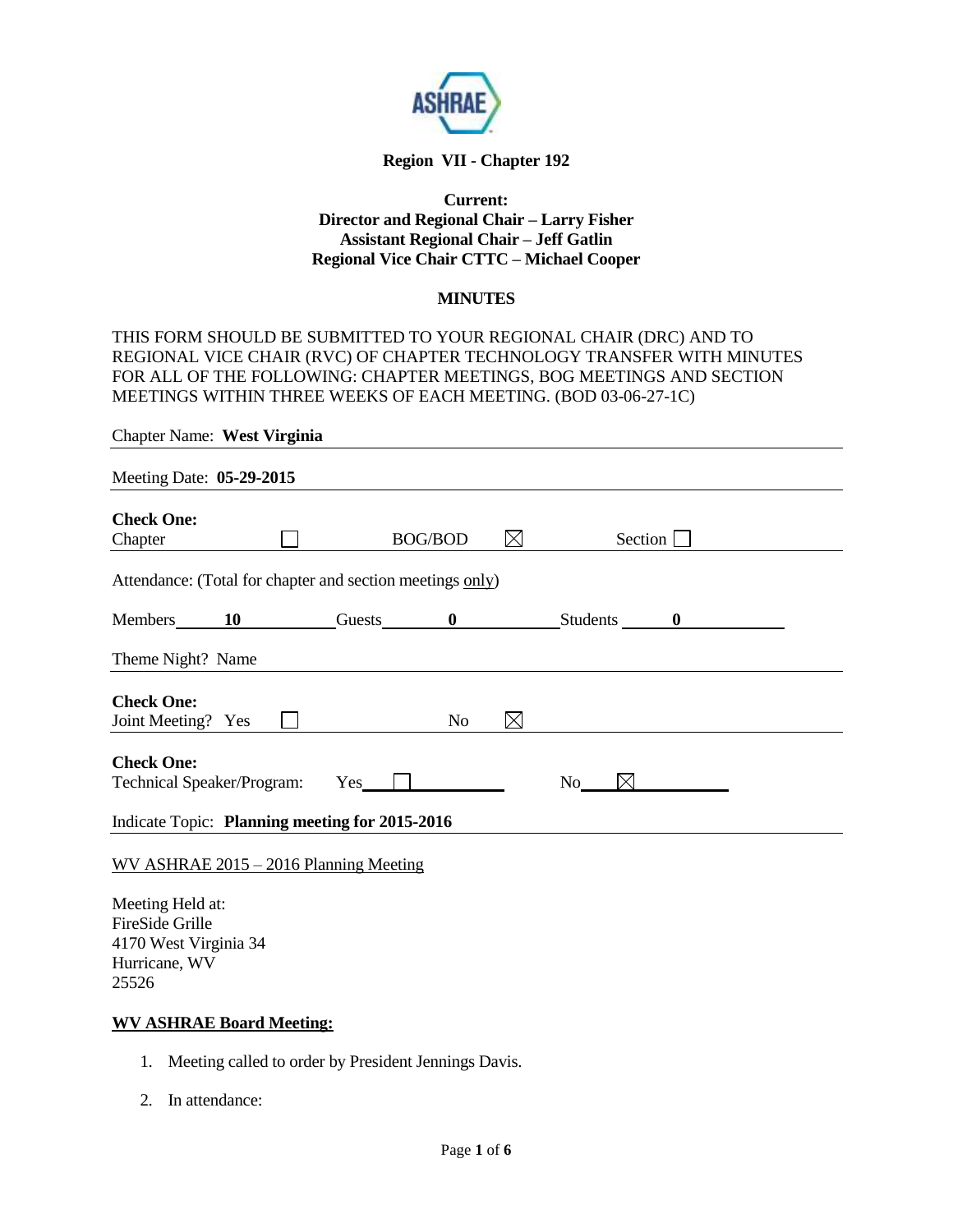

- A. Mr. Jennings Davis President
- B. Mr. Grant Spencer BOG
- C. Mr. John Pruett Treasurer
- D. Mr. James Lowry CTTC Chair
- E. Mr. Ted Zachwieja Secretary
- F. Mr. Will Dempsey MP & YEA Chair
- G. Mr. Shane Hall Program Chair
- H. Mr. Ray Wohlfarth Research Promotion Chair, BOG
- I. Mr. Samuel Butzer President Elect
- J. Mr. Ted A. Zachwieja III Secretary
- K. Mr. Joe Rigney Historian
- 3. Past President's gift and recognition given to Grant Spencer. Many thanks to Grant's leadership for this past year.
- 4. Jennings Davis acknowledged and thanked all officers, BOG members and Committee Chairs for their volunteerism, hard work and commitment to making this another successful year for the WV AHSRAE Chapter.
- 5. Previous meeting minutes approved Ted Zachwieja officially takes over as Secretary.
- 6. Upcoming year meetings Jennings Davis/Sam Butzer/Shane Hall
	- A. September 3, 2015 First Quarter meeting on Building Controls
		- i. Joe Rigney is arranging a control systems trainer (Mr. Michael Fong) for this meeting to hold the technical program. One topic to cover is where the industry is heading in building controls.
		- ii. Initial thoughts are to have the technical session prior to or through the lunch time, followed by an open forum for questions and discussions in the afternoon.
		- iii. John Pruett questioned the length of the afternoon session this will depend on length of the Building controls tech session. Joe Rigney stated that Mr. Fong is a trainer and is used to having lengthy 8 hour sessions so it wouldn't be too hard from him to pull together a session that's a couple hours in length.
	- B. November 20, 2015 ASHRAE Standard 189.1 Potential target for DL being taken care of by Shane Hall.
		- i. Desire to make this a combined meeting with USGBC and AIA. Sam Butzer to follow up with USGBC. Comments on emphasizing criteria for the DL to cover credits for both AIA and PE learning credits.
		- ii. Desire to emphasize the clean power plan from the Federal Government.
	- C. February 12, 2016 Looking to schedule a northern meeting and possibly schedule a Ruskin Plant Tour in Fairmont.
		- i. Other possible tours that were discussed: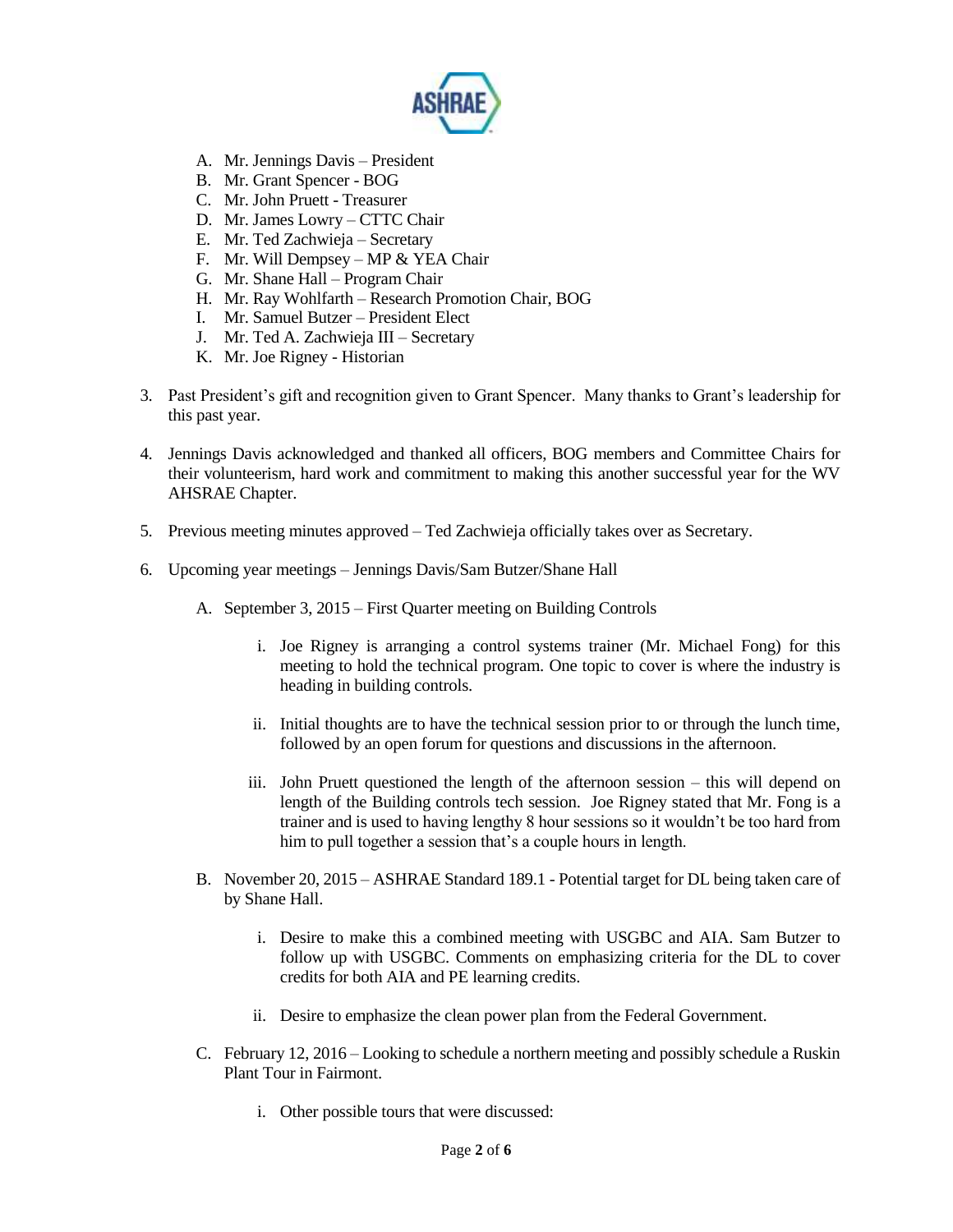

- a. Toyota Engine Plant in Buffalo numerous attempts to contact Toyota, but no response to date.
- b. John Amos Power Plant.
- ii. **Post Meeting Note**: Jennings Davis found out that the Ruskin Plant has been permanently closed. Officers will be working on an alternative plan for a February meeting and tour if possible.
- D. March 23, 2016 EXPO Shoot for 2 meetings and 4 seminars.
	- i. Schedule a DL topic to be determined. Possibly have the DL cover 2 or more seminars.
	- ii. Possible other topics:
		- a. Seminar on COMcheck.
		- b. Seminar on Solar power in WV
	- iii. Will need to nail down topics and speakers for this event by the November meeting.
- E. April 22, 2016 (tentative date) Training/Trade Show (initially presented to be a February event, but unanimously voted to move to April)
	- i. Possibly set this up as a combined RP fund raising event. Maybe run the event from 3pm to 8pm. Could be promoted with WVAPPA and branch out to other groups. Wants to shoot for at least 15 booths at a price per booth to cover the event costs, and possibly have sponsors to cover additional things such as food.
	- ii. Ray Wohlfarth Suggested a "back to basics" type event to hit on topics for young engineers and contractors for training opportunities. Topics and format to be determined.
	- iii. Shane Hall Potentially have this meeting at Flatwoods to draw northerners in the state. Definitely wants to have all sessions as opportunities for Continuing education credits.
	- iv. Will Dempsey brings up the opportunity to use the National Guard facilities around the state at no cost. He will be providing points of contact to set up these events.
- F. Vote on proposed meetings/dates for the upcoming year.
	- i. Unanimous yes vote on schedule of events.

#### 7. President Elect Reports – Sam Butzer

- A. No report.
- 8. Treasurer's Report John Pruett
	- A. We are in the black.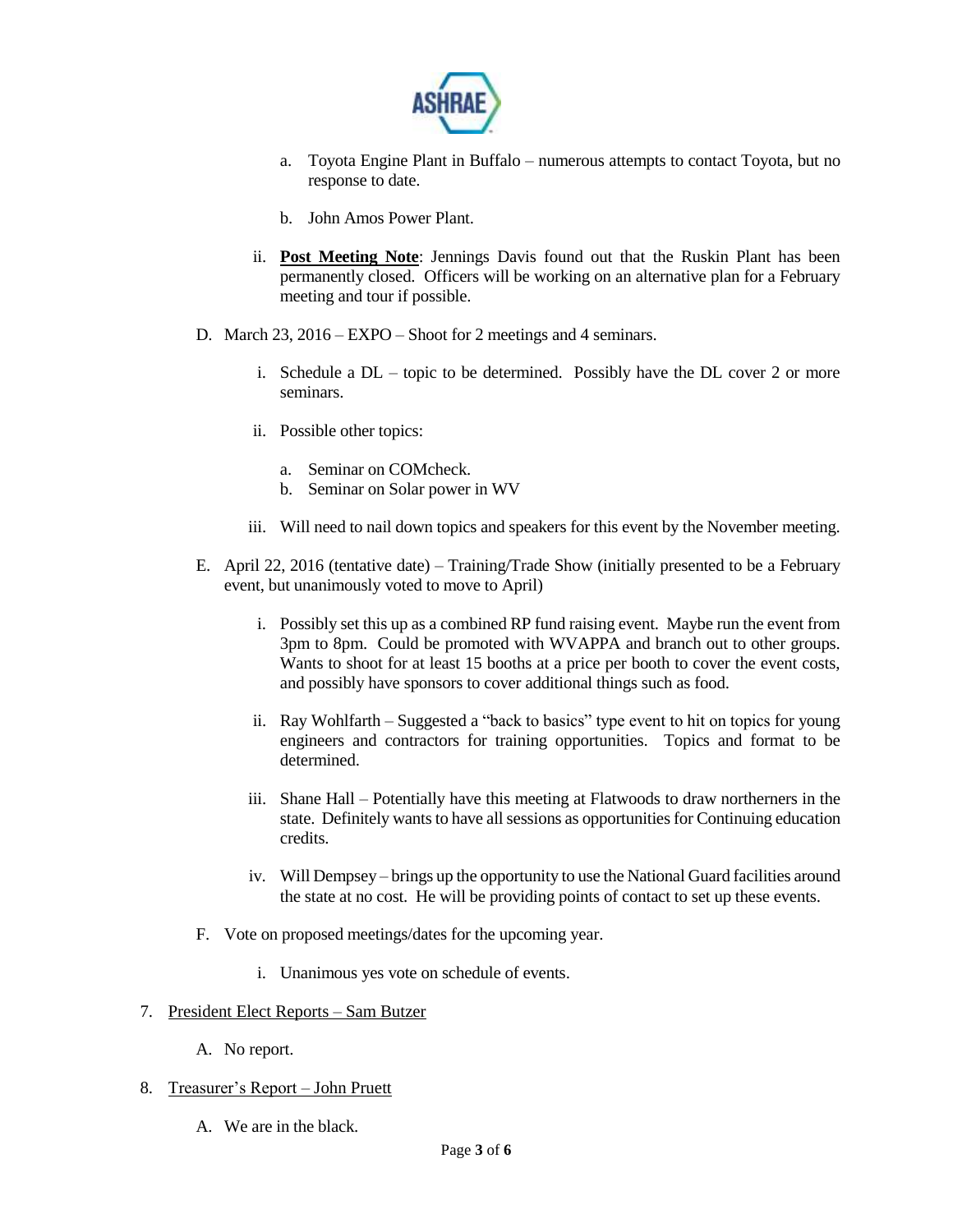

- B. Our student scholarship and general funds have increased by about \$500.00 each from the previous year.
- C. Dues to ASHRAE regional went up to \$9.50 per person.
- D. How are we doing on local dues?
	- i. Last year cancelled memberships 21.
	- ii. YTD 8 members delinquent.
	- iii. Previous year focus was on increasing local chapter dues paying members.
	- iv. John Pruett will contact members that are delinquent/non-paying on local dues.
	- v. Ted Zachwieja will contact members that are delinquent on national dues.

#### 9. Chapter Operations

- A. CIQ and 2015 CRC in Memphis
	- i. Grant Spencer is the current Delegate and Jennings is the Alternate.
		- a. Since WV has been selected as the 2017 CRC host, Jennings/Sam proposes that Jennings goes as Delegate and Sam Butzer as Alternate so they both gain experience of the CRC format for planning WV's CRC. Proposal and accepted by Grant and others in attendance.
	- ii. Some level of required attendance for officers and chairs. Jennings and Sam will discuss with individuals to assemble the list of attendees to submit to the CRC committee.
		- a. Confirmed Attendees:
			- 1. Jennings Davis Delegate
			- 2. Sam Butzer Alternate
			- 3. James Lowry CTTC Chair
			- 4. Ted Zachwieja III YEA Chair
			- 5. Art Hallstrom GGAC and MP Chair
			- 6. Todd Zachwieja Honors and Awards, BOG
- B. 2017 CRC has been selected to be in Charleston, WV.
	- i. Art Hallstrom and Ken Peet (Region VII Louisville Chapter) are heading the planning committee for this event. Discussions have been that this may be a focused CRC that will likely be a 2 day CRC instead of a 3 Day event.
- C. Committee Chairs/PAOE:
	- i. Shane Hall will continue as Program chair.
	- ii. Will Dempsey was to be the MP and YEA chair for this year, but he is getting deployed. Will Dempsey will assume the YEA and MP chair positions once he returns from deployment in 2016.
	- iii. Art Hallstrom is taking over MP and maintaining GGAC chair position.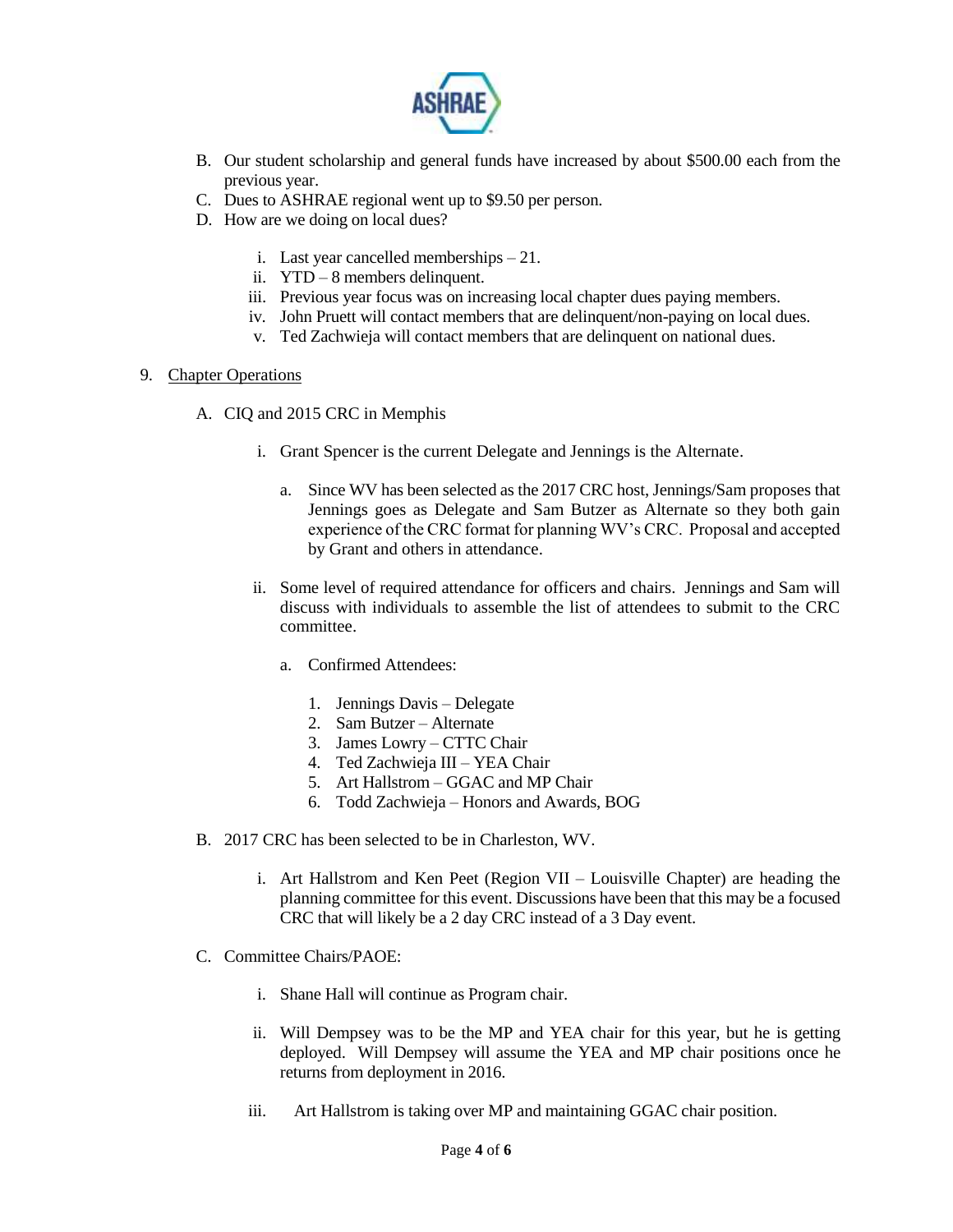

- iv. Ted Zachwieja III will take over YEA chair.
- v. Joe Rigney is taking over the Historian position.
- vi. David Cotton will continue as Student Activities chair.
- vii. Ray Wohlfarth will continue as RP chair. Discussed fundraising goal and potential methods for achieving the goal.
- viii. All PAOE points must be entered by June 15, 2015 recent discovery that this was an ASHRAE HQ typo in their latest newsletter and the correct date is **July 15, 2015**.
- ix. Make sure we review technical committee members from our Chapter for potential additional PAOE points.
- D. New PAOE points system for 2015-2016, which comes from the new Society president.
	- i. Make sure you work on your MBO's for the coming year, review with Jennings and Sam, and present to your Regional Chair prior to the deadlines (October 1). Talk to Jennings/Sam for assistance.

## 10. Committee Reports – Current Year (2014-2015)

- A. Program Chair Shane Hall
	- i. Programs are complete for 2014-2015. Working on 2015-2016 (see above).
- B. CTTC Chair James Lowry
	- i. Currently over PAR, will be gathering final end of year information to update PAOE points..
- C. Membership Promotion/YEA Ted Zachwieja
	- i. Currently Working on end of year PAOE and following up with delinquent members.
- D. GGAC Art Hallstrom (reported by Jennings Davis)
	- i. GGAC made good progress this year: Got the first bEQ labeled building in WV, worked on getting ASHRAE 90.1-2010 adopted by the State, and chapter submitted for an International GGAC award.
- E. Historian Art Hallstrom (reported by Jennings Davis)
	- i. Completed a history presentation at CRC, created a Leadership Recall and tried to document as much history as possible.
- F. Student Activities David Cotton
	- i. No current report.